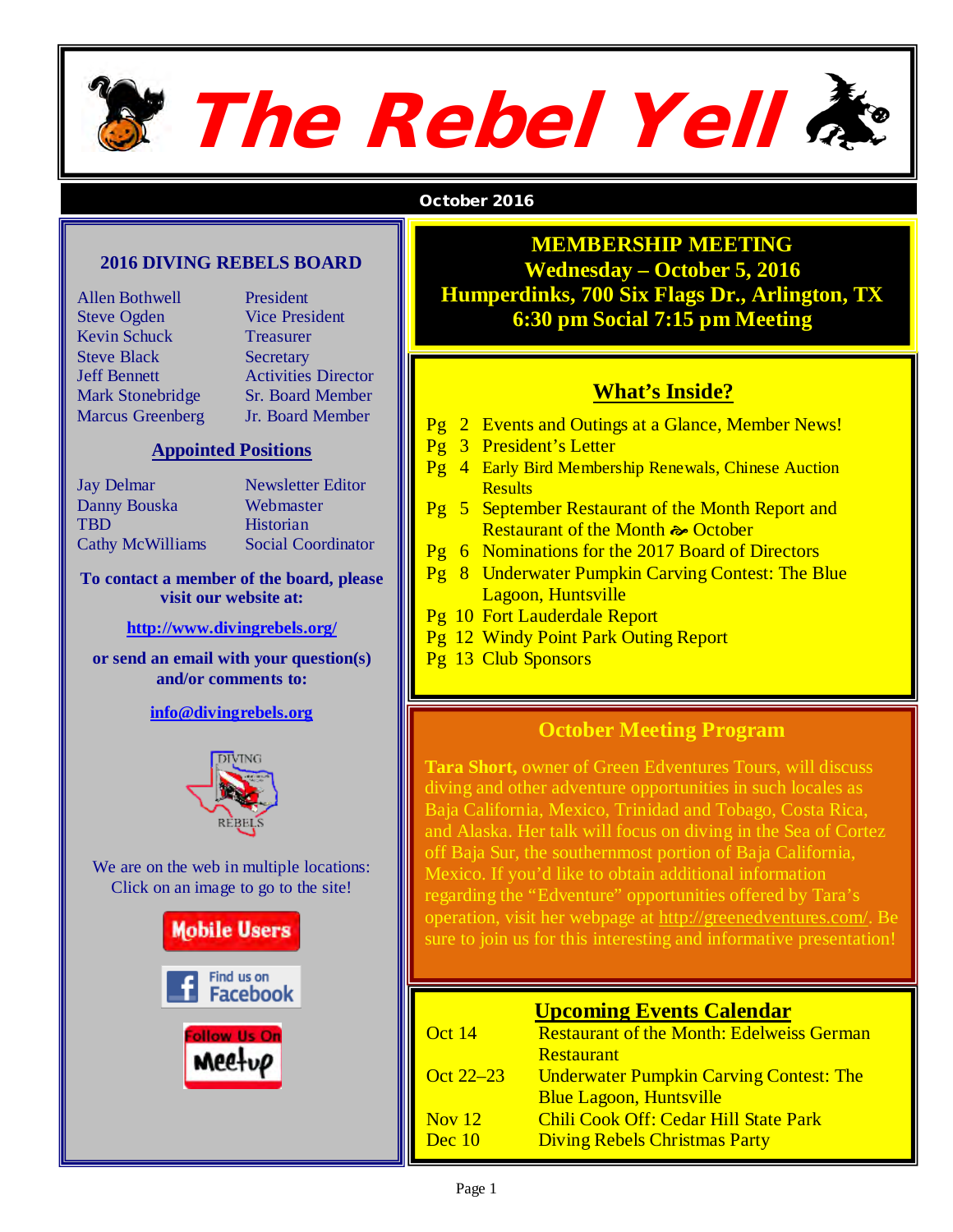#### **Nominations for 2017 Board of Directors**

The Diving Rebels Scuba Club will be accepting nominations for members of the club's 2017 Board of Directors during the October membership meeting. Please be thinking about who you would like to see in those important leadership positions, and, equally important, please consider running for a position on the board yourself or volunteering to serve the club in a nonelected capacity, e.g., Outing or Meal Share Coordinator.

See the article in this newsletter detailing the duties of each elected position on the Board of Directors.

**The Diving Rebels Scuba Club is one of the most active dive clubs in Texas—let's all do what we can to maintain its great tradition!** 

#### **Ready for a Frightfully Good Time?**

 **Join us at The Blue Lagoon in Huntsville on October 22–23 for our annual Underwater Pumpkin Carving Contest!**



**See Details in This Newsletter!**

#### **Birthdays**



Oct 06 Tina Caron Oct 08 Danny Bouska Oct 19 Becky Marak Oct 22 Sherry Hammond Oct 26 Sherry Doren

#### **Anniversaries**



None known

Did we miss/make an error with your special date? If so, it's either not included or incorrect in our database.

Contact **Steve Ogden** to update/correct your information!

#### **Early Bird Membership Renewals!**

**Discounts to Club Membership Dues Are Now Available.** 

**See Details in This Newsletter!** 

# **HAPPINESS IS**

**Why We Dive . . .**



...feeling like I can fly when I'm scuba diving.

(c) Jastlemon.com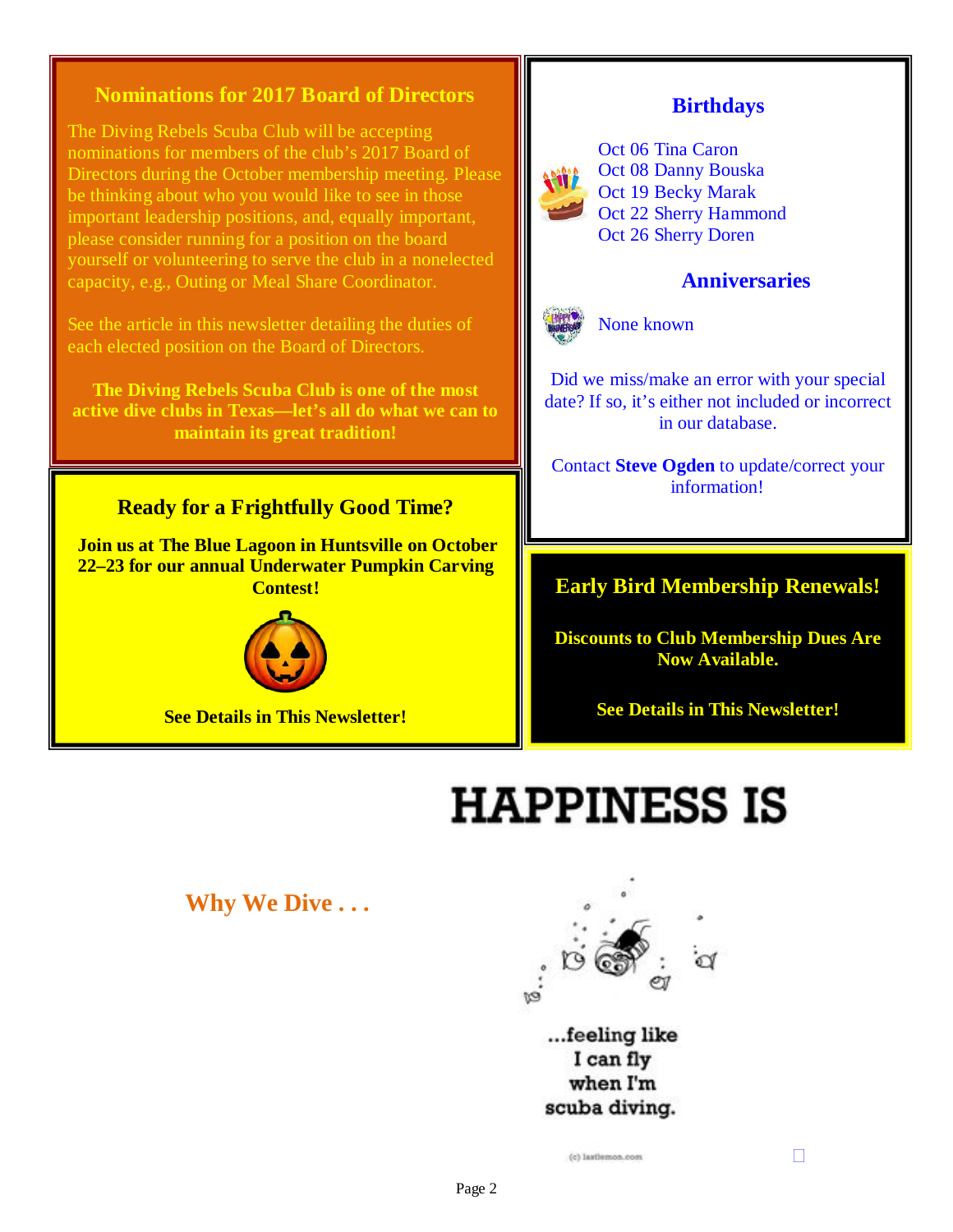

# **President's Letter**



Can you believe it? We are into the last three months of the year! And a busy year it has been.

The blue waters of the Caribbean and the blue waters of Florida and the Keys! And, yes, the not so clear Texas lakes. But we wouldn't be Texas divers without them! It's time to end the year with our big splash at The Blue Lagoon for the last dive of the year and our annual Underwater Pumpkin Carving Contest. It's hard enough to carve those things above water, let alone underwater, and then bring your masterpiece back to the surface along with the pieces.

So now that we are all back from vacations and dive trips—guess what time it is? Nooooo! Not hump day . . . it's what **time** is it? That's right—its Board Nomination and Volunteer Time.

Here's something to think about. The Diving Rebels Scuba Club is only as successful as those who participate in it. Yes, that includes coordinating our dive outings and meal shares, but it also includes serving on the board, coordinating our Restaurant of the Month outings, and serving as the club historian.

It's really not that hard—we all plan meals at home, what are a few extra mouths? We all plan an occasional weekend family outing; for club outings, the location is usually already selected—coordinating the outing is typically just a matter of putting the ancillary items together and making sure that the club outing boxes arrive.

Okay, so here's the big one—be a board member!

**Does it take some time?** Yes! **Is it fun?** Yes, most of the time. Heck, most folks can find fun in anything they do.

**Can you be a board member?** Yes, if you meet a couple of nominal requirements (listed in the newsletter).

At some point in time, we have all expressed our opinion as to the wants and needs of ourselves or the club and have done so openly. If you can do that, you are on your way to becoming a board member. Congratulations!

It's about old ideas, the members, new ideas, keeping the traditional outings going or choosing a new tradition . . . how many family traditions go on year after year and everyone goes along with them because it's easy . . . now is the time for you to contribute and maybe make a difference for the club.

#### It's is **your** club! Be a positive contributor! **So be a volunteer, or ask someone to nominate you for a board position!**

Happy Halloween!

Allen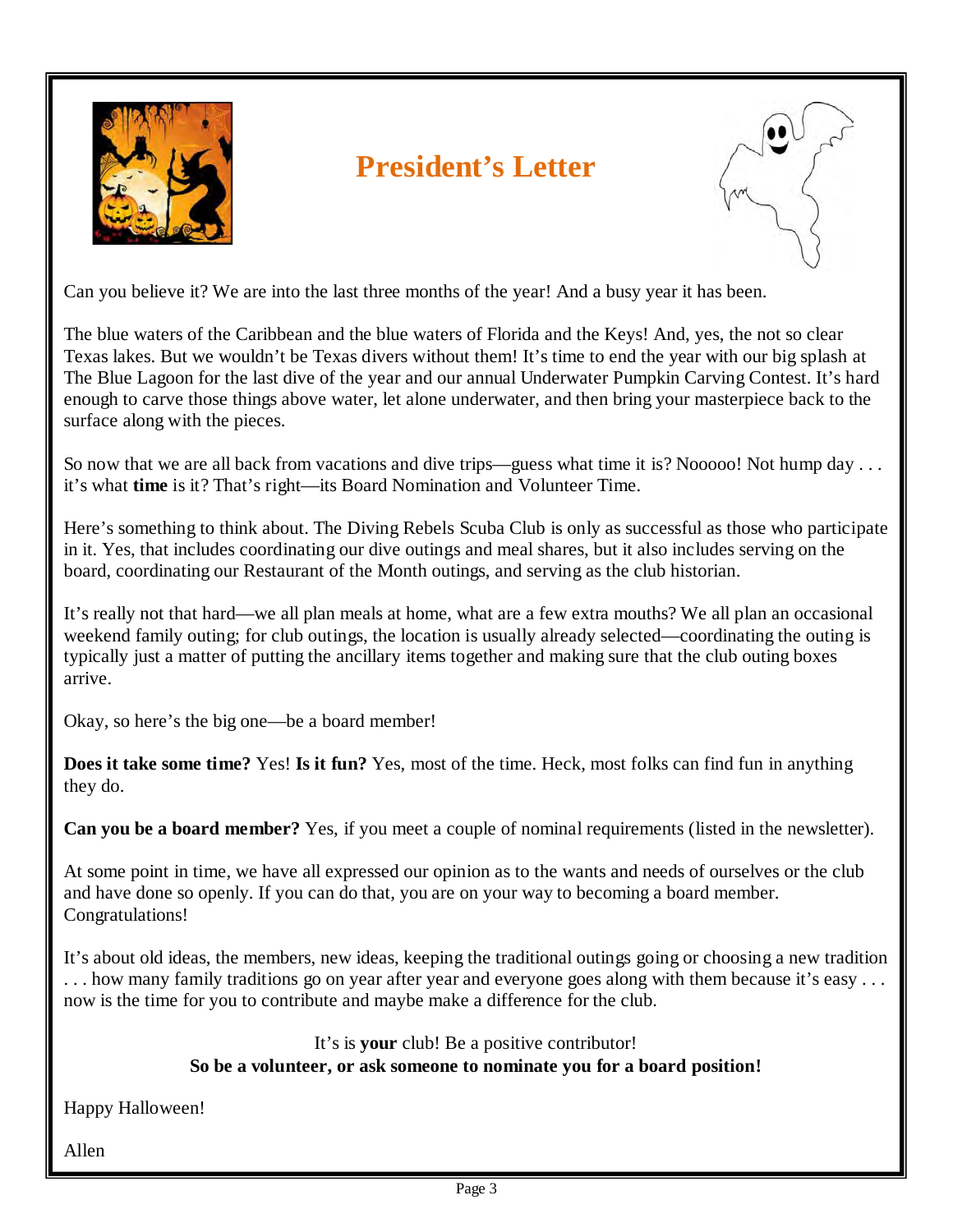# **Early Bird Membership Renewals**

In past years, the Diving Rebels Scuba Club's Board of Directors has provided discounted memberships for the upcoming year if those memberships were renewed prior to the club Christmas Party. This year is no different; however, we are providing an even deeper discount if members renew prior to the November membership meeting. The following table outlines the schedule and payments (cash discount) for Diving Rebels Scuba Club membership dues.

|                                                             | <b>Single Diver -</b><br><b>Regular Member</b> | <b>Each Additional Diver -</b><br><b>Family Member in Same</b><br><b>Household</b> |
|-------------------------------------------------------------|------------------------------------------------|------------------------------------------------------------------------------------|
| <b>Renew Prior to November</b><br><b>Membership Meeting</b> | \$25.00                                        | \$15.00                                                                            |
| <b>Renew Prior to Christmas Party</b>                       | \$27.00<br>\$17.00                             |                                                                                    |
| <b>Renew After Christmas Party</b>                          | \$30.00                                        | \$20.00                                                                            |

Note that membership dues will not be accepted at the Christmas Party.

As long-time members of the club know, continued membership in the Diving Rebels Scuba Club offers a number of significant advantages; see<http://www.divingrebels.org/index.php/info/benefits> for a list of some of the benefits that club members receive.

Remember that you can pay your Diving Rebels membership dues via cash/check, credit card, or Chase QuickPaySM. For more details on the payment options, please refer to last month's issue of *The Rebel Yell* [\(http://www.divingrebels.org/newsletter/newsletters2016/Sep16newsletter.pdf\)](http://www.divingrebels.org/newsletter/newsletters2016/Sep16newsletter.pdf), or contact Kevin Schuck at [treasurer@divingrebels.org](mailto:treasurer@divingrebels.org) for a mailing address.

### **Chinese Auction Results**

The Diving Rebels Chinese Auction was held during the September membership meeting. When developing the 2016 budget, the board anticipated raising \$1,000 through the Chinese Auction. As it turned out, the 12 winning bidders helped the club raise \$1,368 dollars, \$368 above the amount included in the budget! **Ken Harris** did very well at the event, considering his winning bid of \$900 for accommodations for 7 days in Roatan graciously donated by **Jim and Rita Simpson** (retail value of at least \$1,600)!

Thanks to all those who attended and/or participated in the Chinese Auction by either bringing an item to be bid upon or bidding on an item! Your support is greatly appreciated!

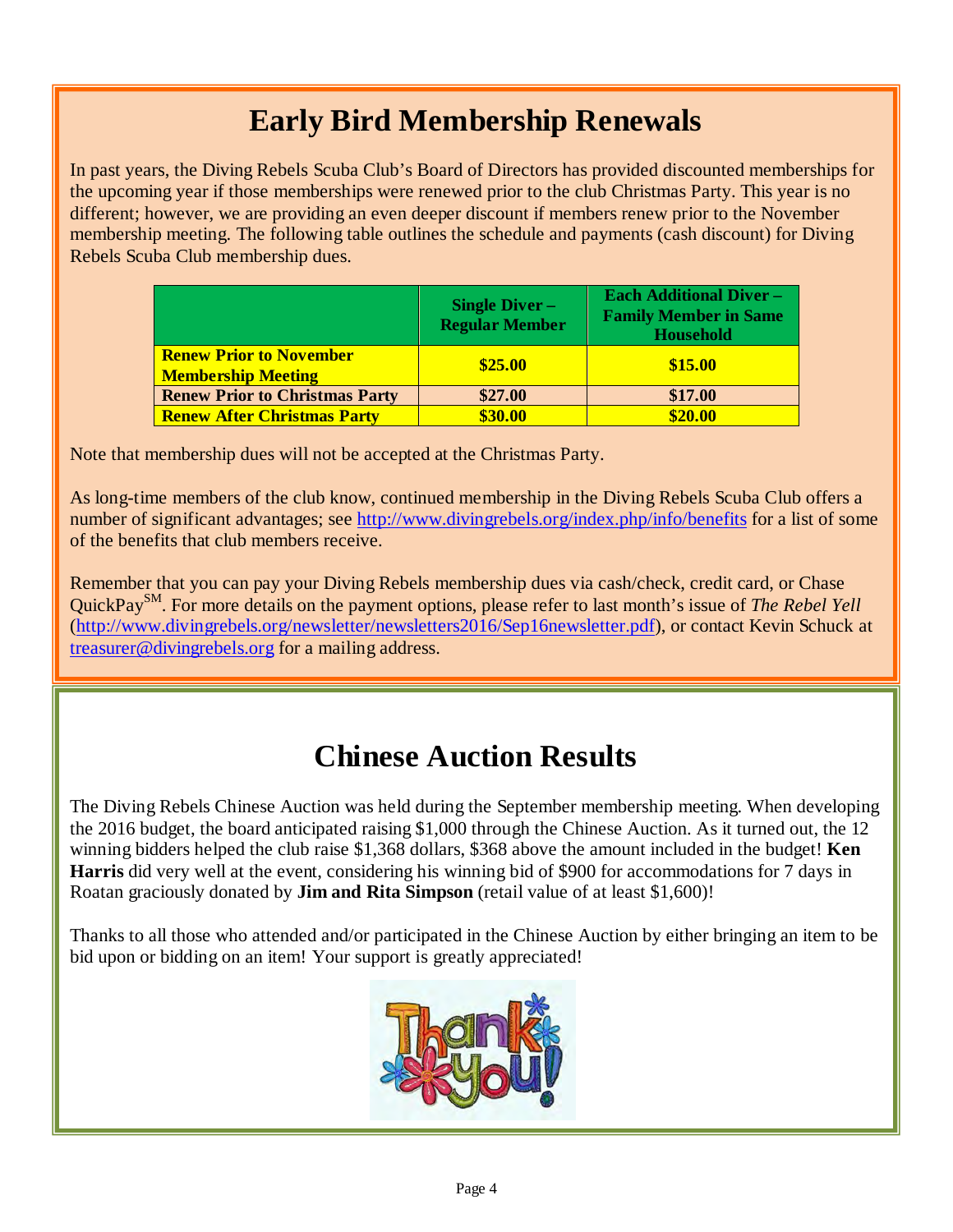## **September Restaurant of the Month Report and** Restaurant of the Month  $\sim$  October



| <b>Where:</b>   | <b>Edelweiss German Restaurant</b>                                           |
|-----------------|------------------------------------------------------------------------------|
| <b>Address:</b> | 3801 Southwest Blvd., Fort Worth, TX 76116                                   |
| When:           | Friday, October 14, 7:00 pm                                                  |
| <b>Phone:</b>   | $(817)$ 738-5934                                                             |
| Web:            | http://edelweissgermanrestaurant.com/                                        |
| <b>Email:</b>   | Cathy McWilliams at social@divingrebels.org or fifeand this the @outlook.com |

On September 16, the Diving Rebel Scuba Club's Restaurant of the Month (RoM) outing took us to Prince Lebanese Grill in Arlington. True to the restaurant's claims on its website, the falafel was scrumptious! Great food and great company were the order of the day.

Our next RoM will take place at **7:00 pm** on **Friday, October 14,** at **Edelweiss German Restaurant, 3801 Southwest Blvd., Fort Worth, TX 76116.** What could be better than to have our own Oktoberfest celebration at this celebrated venue! The restaurant boasts the largest Biergarten in Fort Worth, featuring a wide variety of German and Russian beers, and offers a variety of authentic German dishes prepared by their German chef Chris Härtl.

#### **Edelweiss German Restaurant**



Bon Appetit!

Cathy McWilliams Social Coordinator

**Diving Rebels Having Fun in "Lebanon"**



Please let us know that you're planning to join us by **5:00 pm** on **Wednesday, October 12.** Just respond by signing up for the event at the October membership meeting; by accepting your invitation to the event on the club's Facebook page [\(https://www.facebook.com/groups/96073](https://www.facebook.com/groups/96073813073/) [813073/\)](https://www.facebook.com/groups/96073813073/); or by contacting me directly by email [\(social@divingrebels.org](mailto:social@divingrebels.org) or [fifeandthistle@outlook.com\)](mailto:fifeandthistle@outlook.com) or phone (253-219-6074).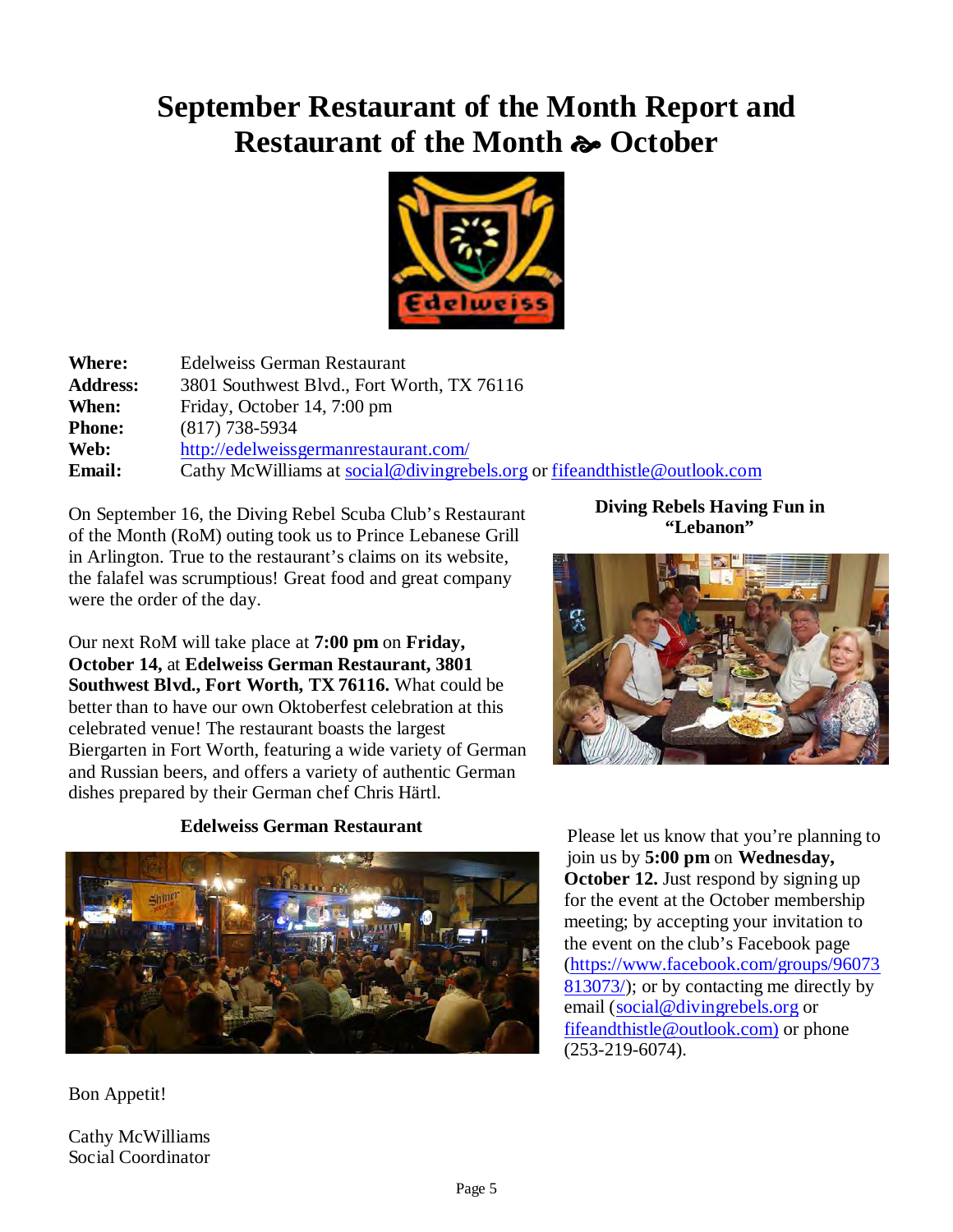# **Nominations for the 2017 Board of Directors**



Each year at the October membership meeting, which this year is on **October 5,** nominations for the various Diving Rebels Scuba Club Board of Director positions are accepted. Club members are urged to participate by running for a position and thereby provide valuable input into the continued growth and excellence that the Diving Rebels Scuba Club has come to represent.

Listed below are the board positions and a brief summary of the duties of each position. Per the club by-laws, to be eligible to serve on the Board of Directors, a member must have been a member in good standing and have attended at least three (3) meetings and three (3) club dive outings between January 1 and the October meeting, inclusive.

Board meetings are held on the third Wednesday of the month at 7:00 pm, but the meeting time or date may be changed if a quorum cannot be present at the originally scheduled meeting. Though serving on the Board of Directors does require a little extra time each month, service can be very rewarding and is invaluable to the Diving Rebels Scuba Club as a whole.

The Board of Directors consists of the President, Vice President, Secretary, and Treasurer corporate officers; the Activities Director; and two General Directors (the Junior and Senior Board Members).

#### **Duties of Officers and Board of Directors**

- 1. The President shall be the principle executive officer of the Corporation and shall preside at all the meetings of the membership and the Board of Directors. He may sign, with the signature of any other Officer of the Corporation authorized by the Board of Directors, any contracts or instruments that the Board of Directors may authorize him.
- 2. The Vice-President shall serve in the place of the President in his inability, absence, or refusal to act. He shall also serve as New Member Coordinator and is responsible for furnishing new members with such materials that are provided for by the initiation fee.
- 3. The Treasurer keeps an accurate record of the Club's financial affairs and make reports to the membership and the Board of Directors when called upon to do so.
- 4. The Secretary shall keep minutes of all meetings of the membership and the Board of Directors in books provided for that purpose; shall see that all notices are duly given in accordance with the provisions of these Bylaws or as required by law; shall be the custodian of the corporate records and of the seal of the Corporation and see that the seal of the Corporation is affixed to such documents as necessary and perform such other duties as assigned to him by the President of the Board of Directors.
- 5. The Activities Director will have the following duties and responsibilities: Be aware of all Club activities so that members can have a source of information. Attend Club and board meetings. Organize dive outing coordinators. With the Officers, organize committees necessary for Club activities. Maintain and inventory Club-owned equipment and be responsible for keeping track of members' use of the equipment.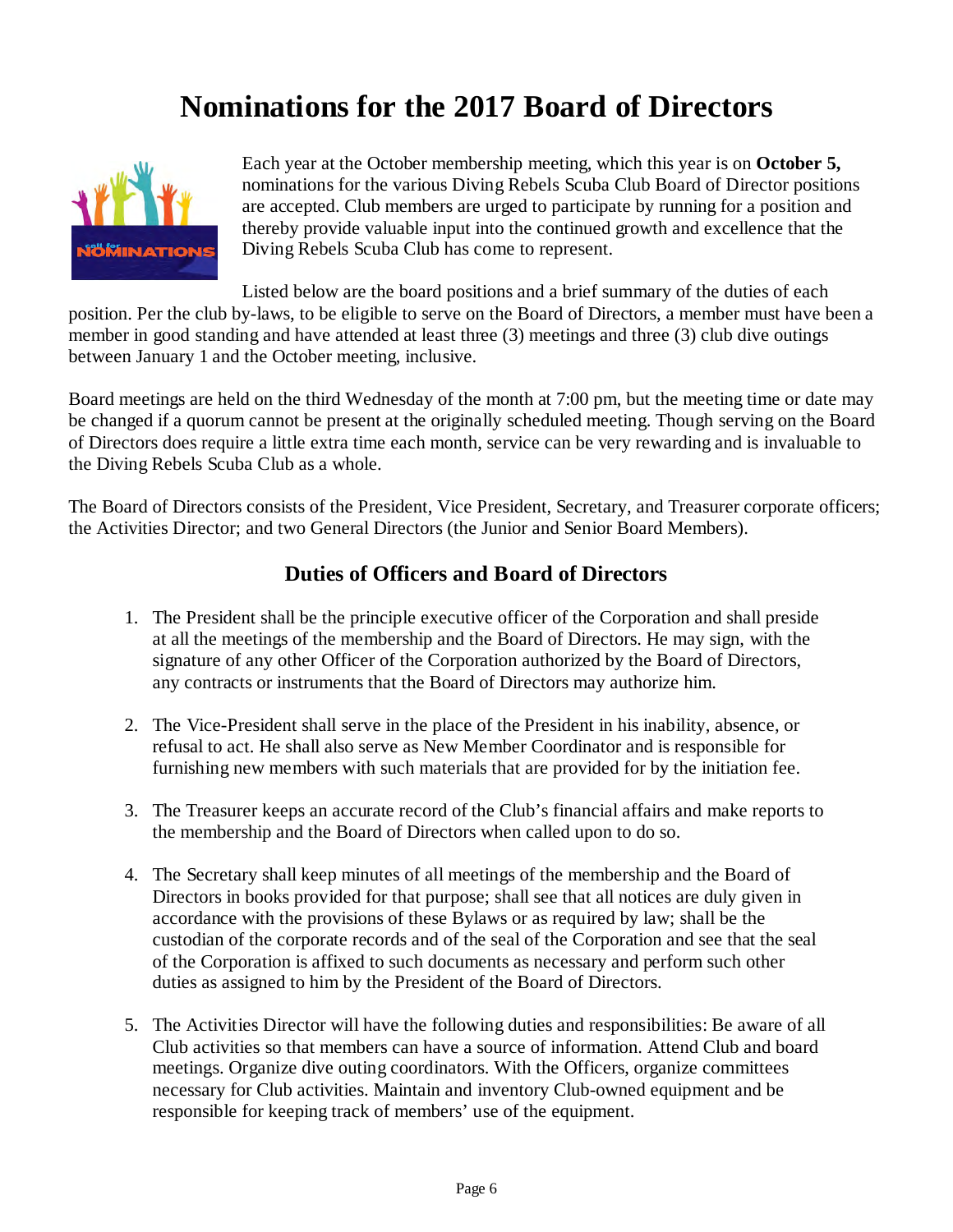6. The General Directors (Junior and Senior Board Members) shall attend meetings of the Board of Directors representing the general membership of the Club and provide continuity. The Junior Board Member is responsible for the 50/50 Raffle and collecting the fine from members not wearing Rebel Wear at the membership meeting along with other duties, which may be assigned by the Board. The Senior Board member is not an elected position, but one to which the Junior Board Member rolls. This was designed to keep at least one Board Member from the previous board if an entirely new board were to be elected. The Senior Board Member is responsible for Rebel Wear sales and ordering and for tracking points earned in the DRIFT points program.

The Diving Rebels Scuba Club belongs to its members, and the Board of Directors is the voice of the membership. The board can assist with directing the club and steering it toward continued growth and prosperity, but the members are who make it strong. The Diving Rebels have become known throughout the United States and particularly in Texas as a very active dive club, and that is because of the dedication and passion for scuba diving of its members. If you are interested in one of the board positions or have any questions about what serving on the board involves, please feel free to contact any current member of the Board of Directors.

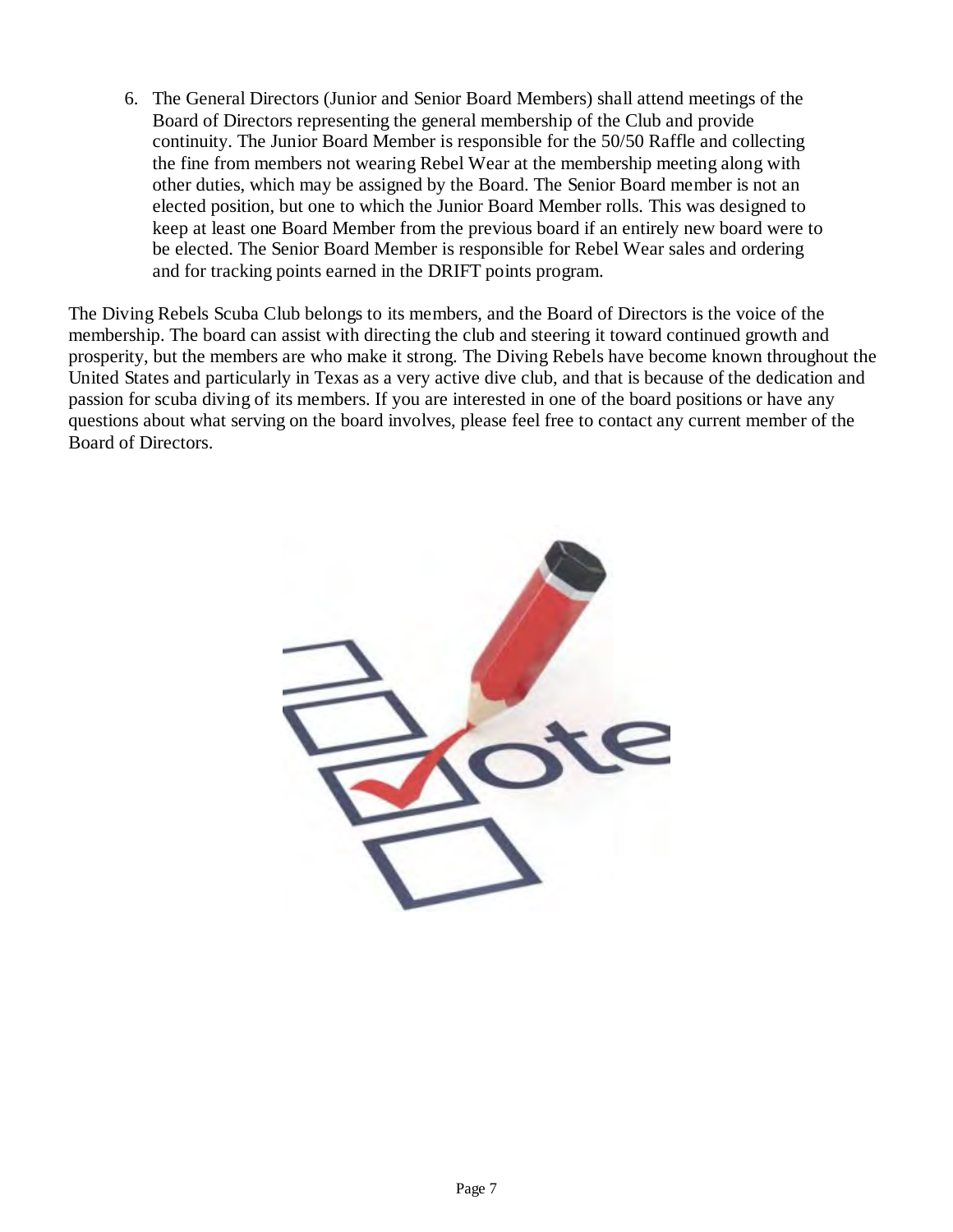### **Underwater Pumpkin Carving Contest: The Blue Lagoon, Huntsville**

Join Outing Coordinator **Jeff Bennett** and other members of the Diving Rebels Scuba Club at **site 4 on lagoon 2** at **The Blue Lagoon, 649 Pinedale Rd., Huntsville, TX 77320** on **October 22–23** for an early Halloween. For over 20 years, the eerie lagoon has served the divers of Texas with aqua blue bodies . . . of water, carving (training) platforms, mysteriously sunken boats, and miscellaneous ghoulish items. There is primitive camping if you dare, an onsite air station, concessions, and ice.

The entry fee for divers is \$17.00 per day, and for nondivers, the entry fee is \$20 per day. There is no fee for children under 10 who are accompanying a diver. For children under 10 who are not accompanying a diver, the entry fee is \$5. **Anyone under the age of 18** must be accompanied by a parent or a scuba instructor to enter the facility. (ID is required to show proof of age.)

The Blue Lagoon is open from 10:00 am to 6:00 pm (no entrance after 4:00 pm) on Fridays, from 8:00 am to 10 pm on Saturdays, and from 8:00 am to 6:00 pm (no entrance after 4:00 pm) on Sundays. If you want to camp, your entry fee allows you to camp overnight, but there is a two-day minimum fee; if you arrive on Saturday and leave on Sunday, the fee is \$34.00. Note that The Blue Lagoon does not allow pets. Porta-Potties are scattered throughout the property. For those of you who aren't campers, there are a number of motels in Huntsville from which to choose.

#### **Tentative Times for Events on Saturday, October 22**

| 8:00 am   | "Spooky" Campsite Decorating (ongoing all day) |
|-----------|------------------------------------------------|
|           | Diving, Diving, Diving                         |
| $1:00$ pm | Pumpkin preparation starts                     |
| $3:00$ pm | <b>Underwater Pumpkin Carving Contest</b>      |
| $6:30$ pm | "Spooky" Campsite Decorating judging           |
| $7:00$ pm | Presentation of awards                         |
| $7:30$ pm | Spooky movie under the stars!                  |



There will be a meal share for Saturday lunch and dinner. For those of you not familiar with a "meal share," the cost of the two meals is added together and divided by the number of participants; each participant pays that share. You are responsible for providing your own drinks. **Meal Coordinators are needed for lunch and dinner on Saturday.**

Air fills are \$8.00, and rental tanks are \$15.00. If you need other gear, and for more information about the site, check The Blue Lagoon's website a[t www.bluelagoonscuba.net.](http://www.bluelagoonscuba.net/)

We need to know if you're coming to make sure that we have plenty of food! Sign-up sheets will be available **at the October membership meeting. If you are unable to attend the meeting but want to participate in the outing, please email Jeff Bennett a[t activities@divingrebels.org.](mailto:activities@divingrebels.org) Let him know when you will be arriving; how many people are in your group; if you will be camping, staying in Huntsville, or making a day trip; and if you are participating in the meal share. You can also use this email address if you have any questions about the outing.**

**Directions to The Blue Lagoon:** Take I45 south from Dallas/Ft Worth toward Houston. Take Exit 123 approximately 7 miles north of Huntsville, and turn left (east) at Farm to Market Road 1696/Pinedale Road. Continue to follow Pinedale for approximately 4 miles. The Blue Lagoon entrance will be on the left.

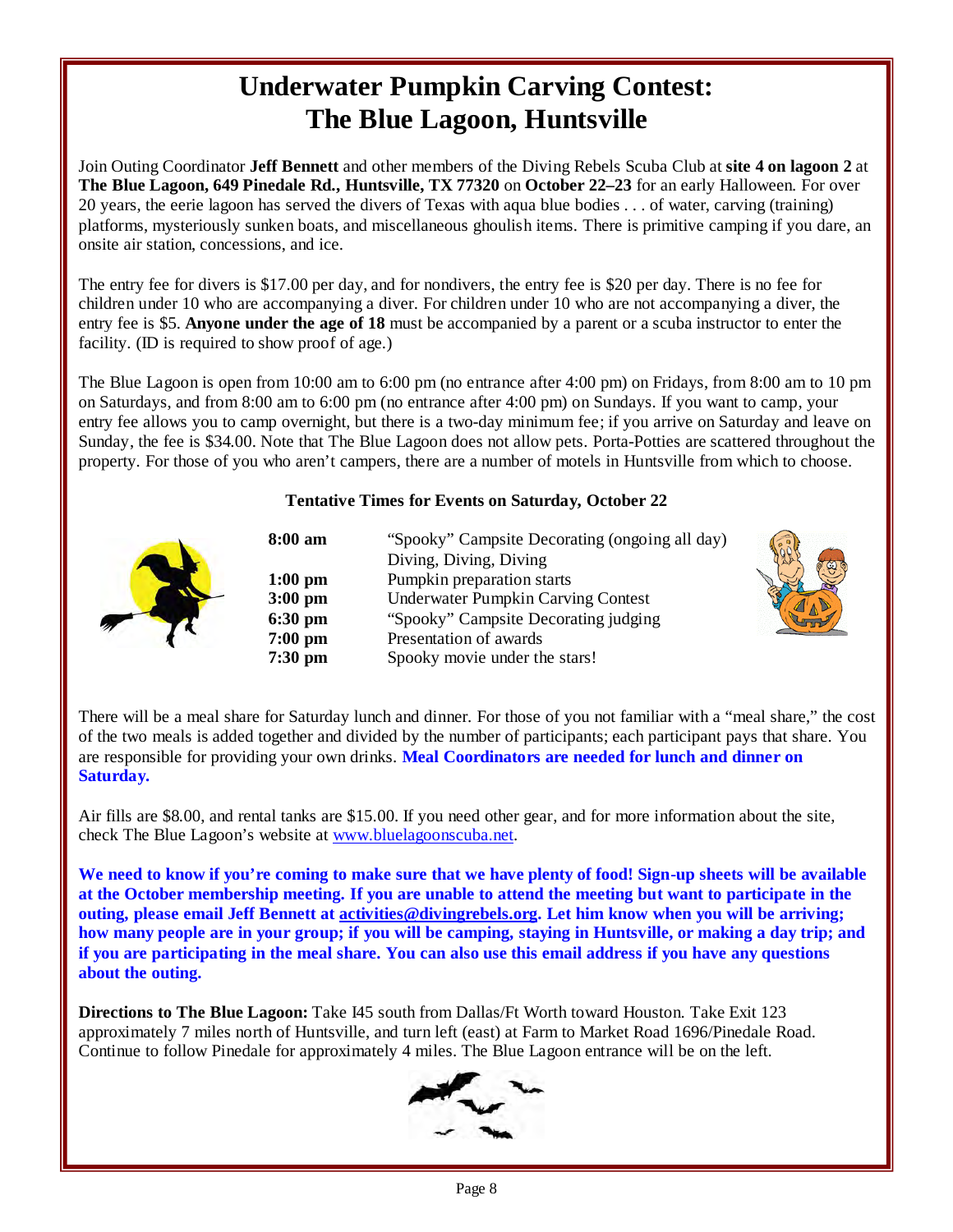# **Underwater Pumpkin Carving Contest Rules**

Bring your own pumpkin, any size you wish. All pumpkins must be checked in upon arrival at our camping area at The Blue Lagoon. **DO NOT** pre-clean/gut or pre-draw/trace your pumpkin before check-in at The Blue Lagoon. Pumpkins will be marked at check-in and held in the "Pumpkin Patch" until it's time for the carving. There will be three categories for the contest: (1) Scariest, (2) Ugliest, and (3) Best Design.

- 1. **At 1:00 pm,** you may pick up your pumpkin from the "Pumpkin Patch."
- 2. You will have two hours to gut your pumpkin (on land) and trace your design by pencil or marker if desired. No precutting of the pumpkin of any kind, except to remove the top for gutting, will be allowed.
- 3. **At 3:00 pm,** buddy teams will enter the water and begin the underwater carving of the pumpkins.

**NOTE:** The Blue Lagoon is permitting us to have the underwater pumpkin carving contest with the understanding that **all pumpkins must be gutted and cleaned before being taken into the water**. Not gutting and cleaning the pumpkin before entering the water will result in an automatic disqualification, and divers must also clean up any mess made by the guts.

- 4. Divers must practice safe diving; therefore, you must have a buddy and cannot enter the water by yourself. Each member of the buddy team may carve his/her own pumpkin.
- 5. Carving must be done on the platform.
- 6. No weights can be used to assist in submerging or holding down the pumpkin on the platform.
- 7. Any type of knife can be used for carving.
- 8. Divers must surface with no less than 500 PSI in their tank (safe diving practice).
- 9. All carved items must be caught in some kind of bag and removed from the lagoon.
- 10. Each buddy team will be required to check in and out of the water.
- 11. If you need to abort the dive prior to finishing carving your pumpkin, you may retrieve your pumpkin and continue the contest later.
- 12. All pumpkins to be judged must be returned to the "Pumpkin Patch" by **5:00 pm.**



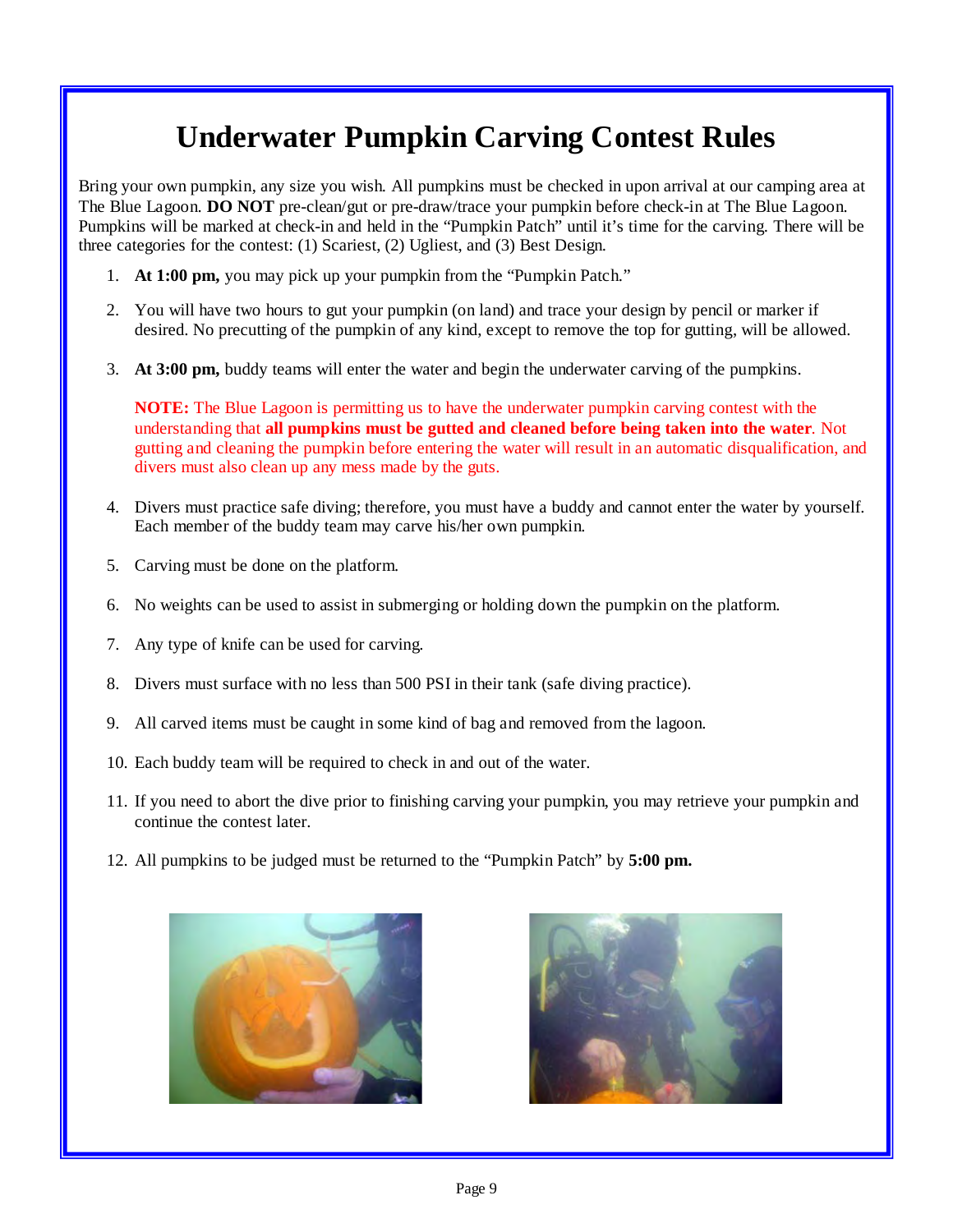### **Fort Lauderdale Report Jeff Bennett**

AHH, Florida . . . SUN-Surf-Sand!

Oh, and we can't forget diving, too. What more could we ask for than a handful of Diving Rebels meeting up in Fort Lauderdale, FL, for a week's worth of diving on September 10–17?

We dove with Sea Experiences, and the crew and everyone who worked there were very helpful and also very understanding, as I was introduced to my first blue water dive! I was also introduced to my new best friend, DRAMAMINE!! My first dive was awesome, but my second wasn't so good—I did it from the deck of the boat, sick as a dog. Go ahead and laugh—it was funny, but it made my week of diving awesome once I felt better. We also headed to Key Largo for some diving down the coast, and all I can say is, Wow!

I'd like to give a big thanks **Allen, Roger** and **Teri, Dale, Mark,** and most of all my girl **Susan** for making it possible for me to go on the trip. We made good memories and friends, and I can't wait until next year's blue water trip!



**Fun Times in Florida on Land . . .**



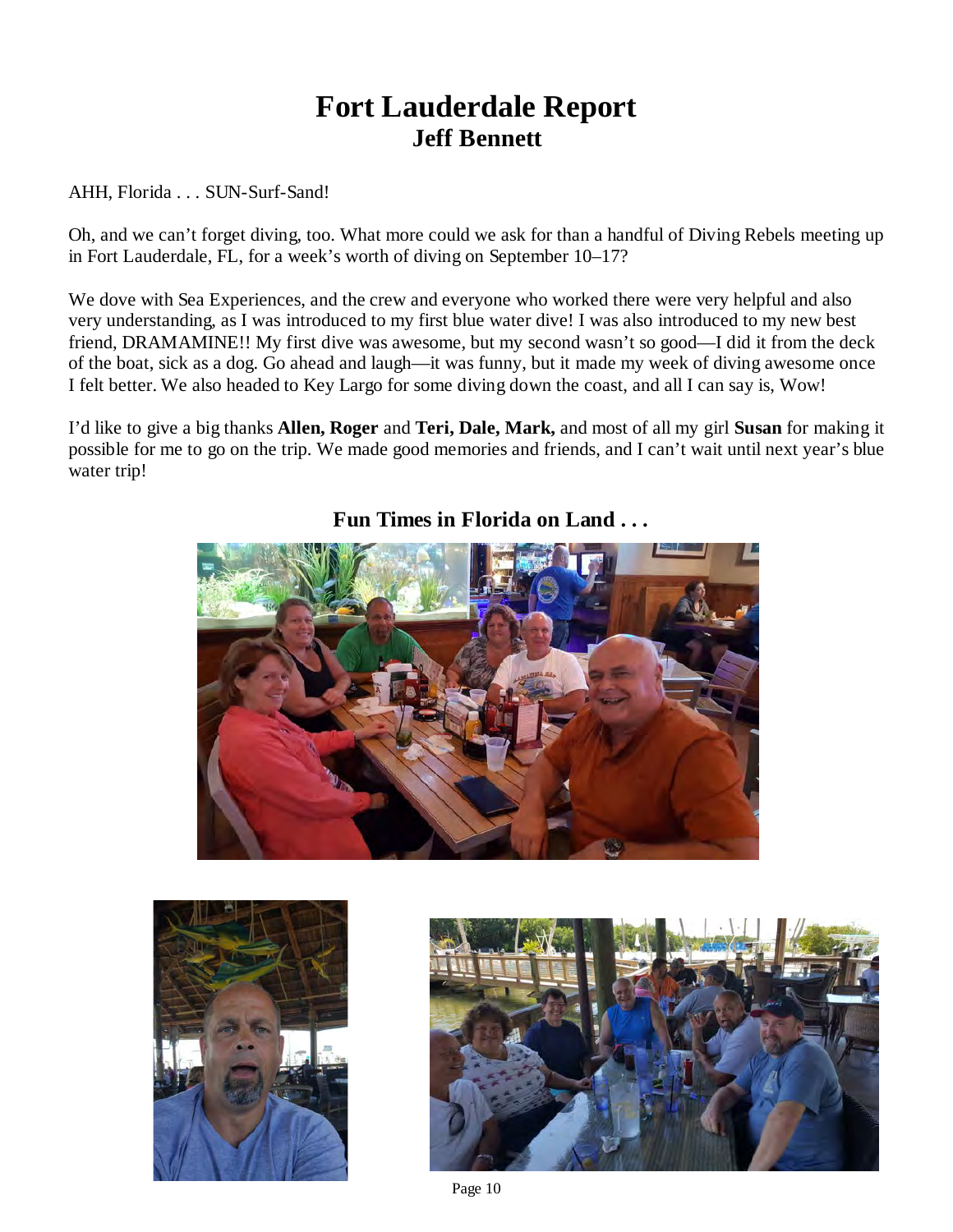### **. . . And in the Sea!**

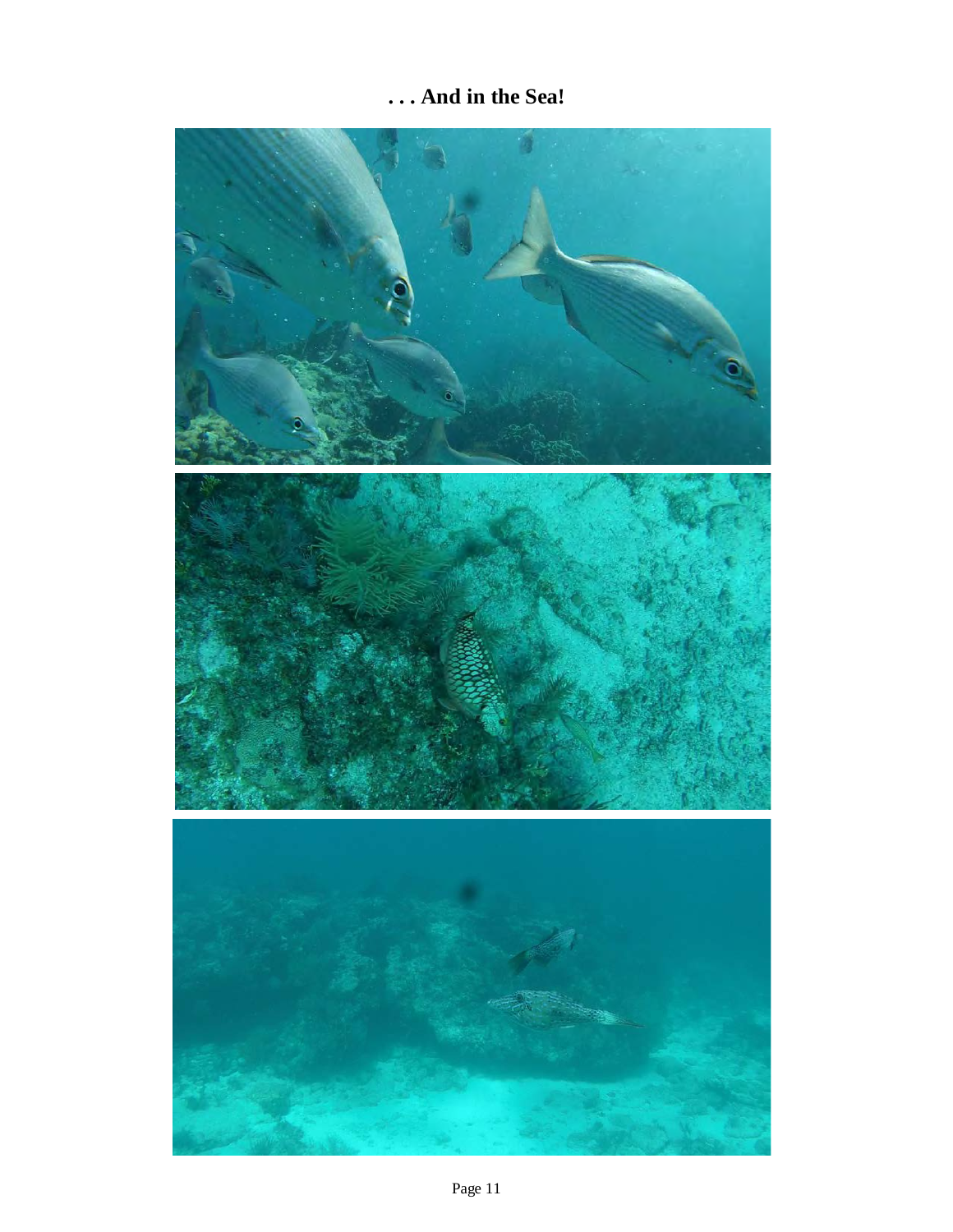### **Windy Point Park Outing Report Cathy McWilliams**



When we arrived at Windy Point Park on Friday, September 23, we were greeted with beautiful weather and warm water even below the thermocline . . . well, warm for Lake Travis anyway. The storms promised us on Friday never showed up, and the one forecast for Saturday morning finally arrived in time for supper promptly. Even so, that didn't stop those who came to enjoy the weekend from doing so.

**Travis Wells, Lisa Craft,** and **James Rivers** were the first to arrive on Friday; they were able to reserve a really great shady spot so that when **Terry Crippen** and I arrived, I had a great place to string up my hammock. On Saturday, we were joined by **Mark Stonebridge, Raul Fernandez** and his family (**Heather**  and **David**), **Elizabeth Neumann** and her son **Cameron** and husband **Craig.** I can't remember if anyone else showed up, so let me know if I missed anyone (thank you Mark, for helping me with the names!).

James brought his GoPro, so we have proof that the vis below the thermocline was better than 10 feet this time! I have to take the divers' word for it since I couldn't dive due to my really, really, really recent surgery.

Thanks to Travis, Lisa, and James for showing up early to claim a spot. Thanks also to Elizabeth for providing a great lunch of sandwiches and salads and to Terry, Lisa, and Mark for grilling up the burgers and hotdogs that I brought for dinner. And thank you everyone for not giving me a hard time about my bum foot!

As a side note—we didn't have a bunch of students around to disturb our sleep—just a few neighbors whose snoring rivaled the grunts of a wild boar in heat, a really loud and poorly tuned up generator, and some loud young people. Thank you Travis for saying something to them, but we should have chased them off at midnight!